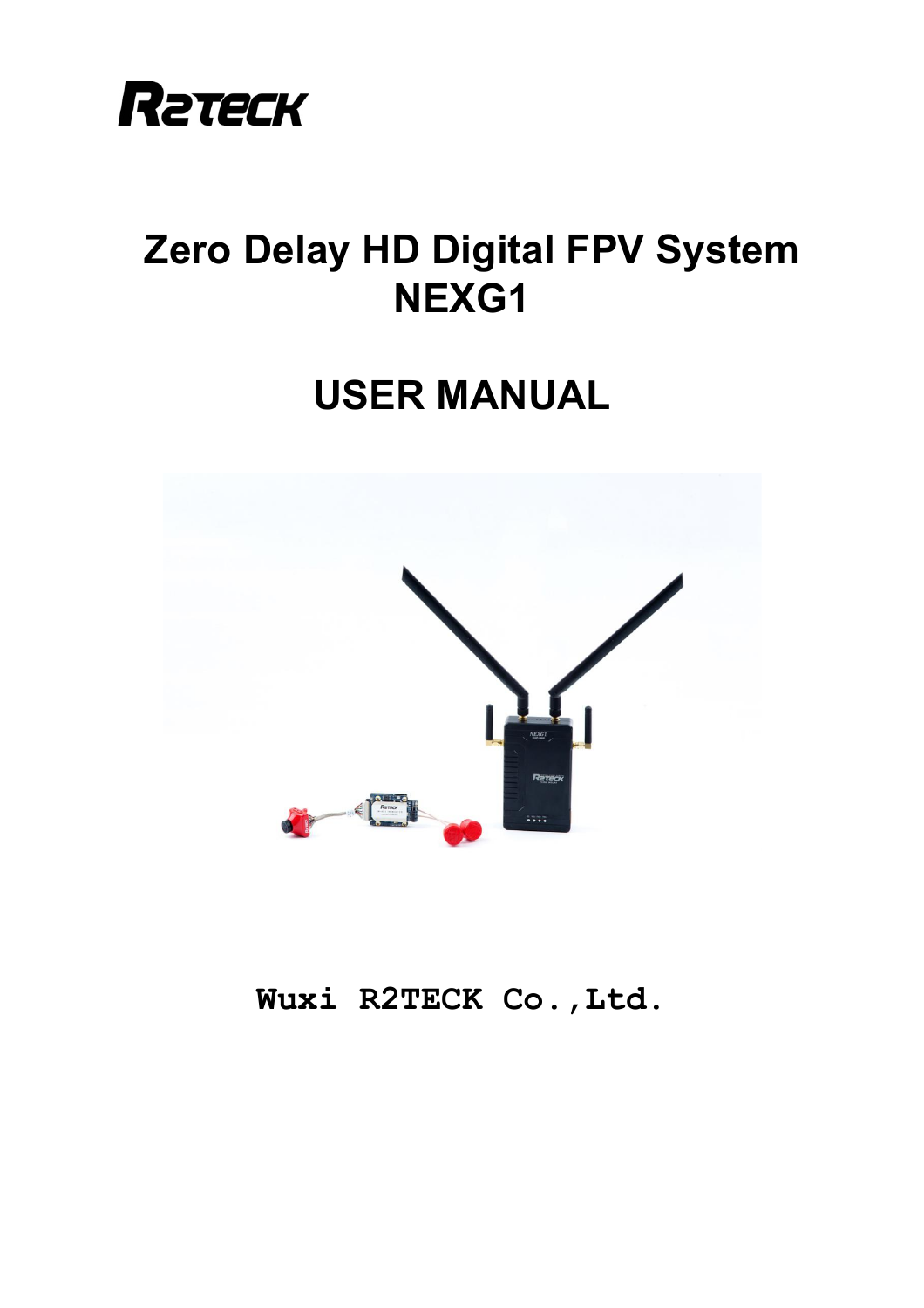# **Content**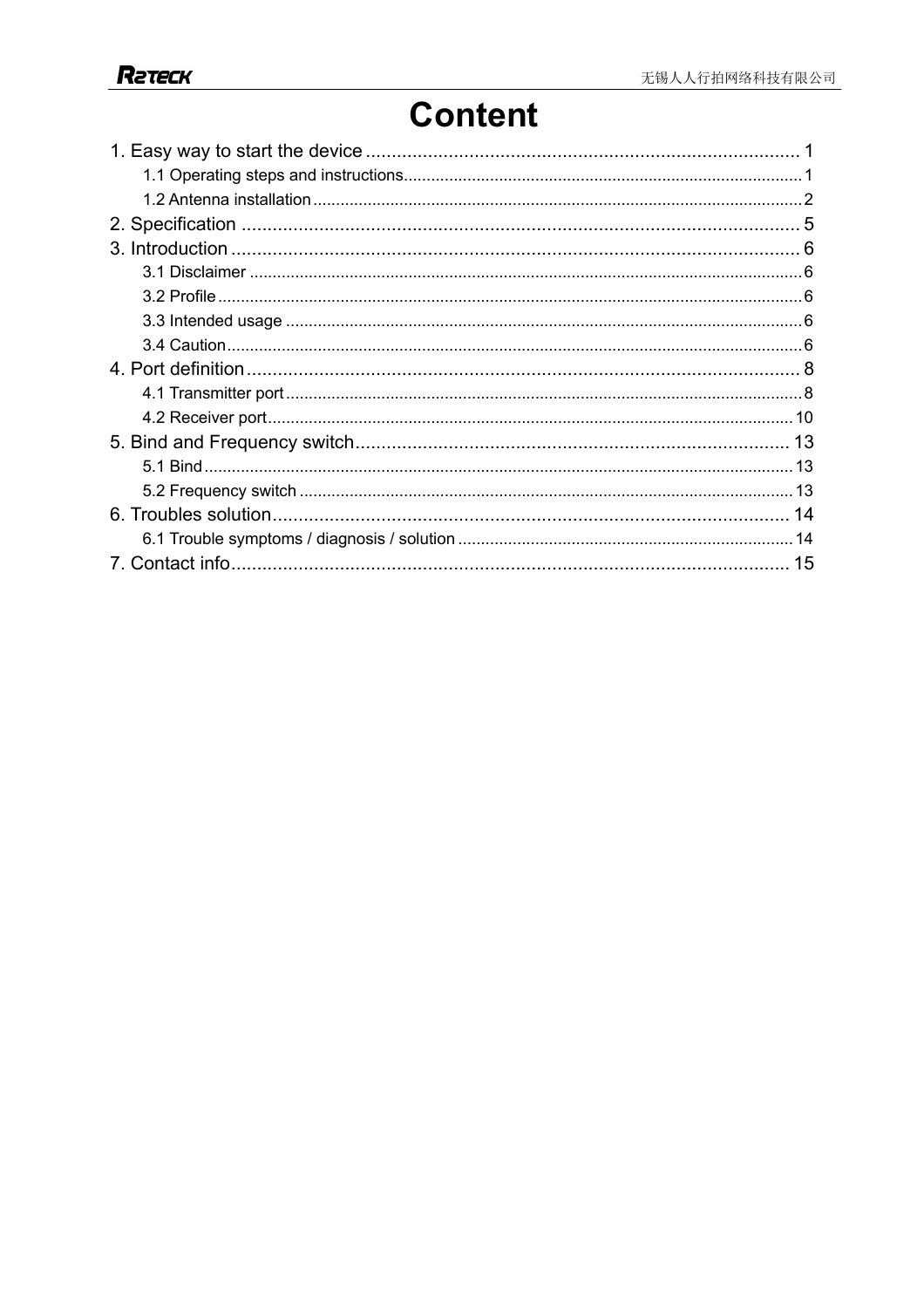# **1. Easy way to start the device**

## **1.1 Operating steps and instructions**

### **1.1.1 Transmitter**

 $\triangleright$  Install the antenna.

In order to guarantee the wireless signal omnidirectional coverage, it is recommended to install the antenna in front and behind. Please refer to section 1.2 for details.

- $\triangleright$  Install the camera. Note that one side of the camera cable with label connect to the transmitter and the other side connect to the camera.
- $\triangleright$  Connect transmitter to the power.

There should be below instructions:

- a) After 15 seconds of power on, the WORK light will display the breathing effect, and the WORK light will loop from on to off on display.
- b) CAM light turn-on.
- c) LINK light turn-on if the transmitter connect to receiver.

**Note: Pls fix both sides of the camera cable connector with glue after well installed, It'll prevent poor contact caused by strong shaking.**

**It suggests to solder the power cable on the transmitter, pls refer to Fig 4.1.4.2 for soldering point.**

### **1.1.2 Receiver**

- $\triangleright$  Install the antenna.
- $\triangleright$  Install the monitor by HDMI cable. (optional)
- $\triangleright$  Connect the power supply according to the power input requirement.
	- There should be below instructions:
	- a) WORK light flash regularly
	- b) HDMI light turn-on (if installed the HDMI monitor).
	- c) LINK light turn-on if the receiver connect to transmitter.
	- d) HDMI monitor displays (if installed the HDMI monitor).
	- e) The monitor shows logo " NEXG1" after receiver connect to the power. After that, the monitor shows progress bar: Start-up/Selfcheck/Free channel scanning/Link.
	- f) Monitor real-time display the camera video when the transmitter connect to the receiver.

#### **Note: While you start fly test with your drone, please connect the VTX module to power battery directly.**

**If you connect it to fly controller's BEC, it will cause problem! The VTX is wide voltage input design, support 3s-6s.**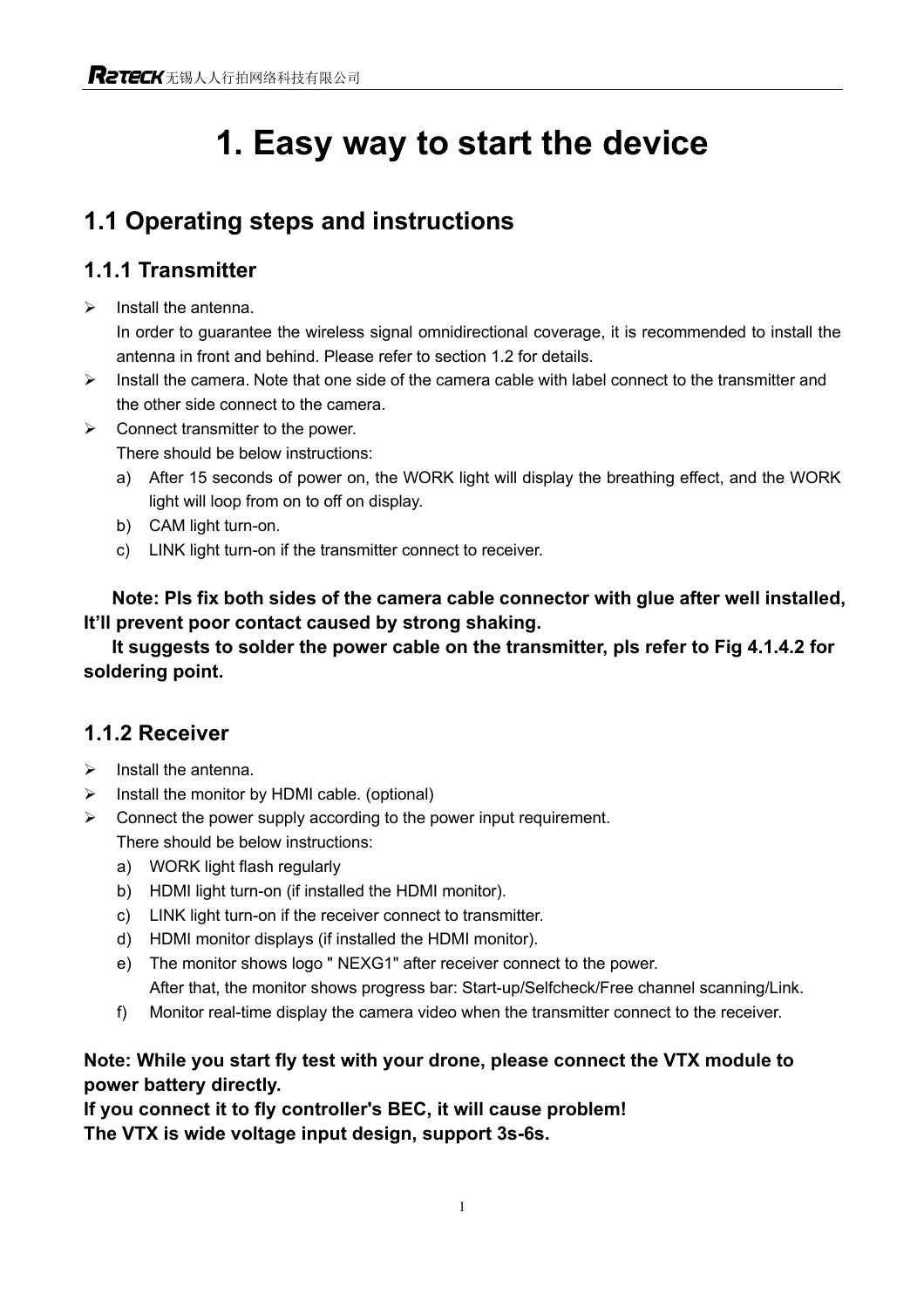### **1.1.3 Mobile**

Please install APP on your phone first. In App store, search "NEXG1" and download on iOS device. Android APP: Refer to *http://www.gor2teck.com/download/* ->NEXG1 android mobile client.

- Ø The mobile connects to the Wi-Fi network which name is the same as the device number, **Wi-Fi password is "12345688"**.
- $\triangleright$  Run the APP "NEXG1".
- $\triangleright$  the MOBILE light on the receiver turn-on.

**Currently only allow working one mobile, if want to change the mobile, please follow below process:**

- a) Disconnect the mobile with receiver Wi-Fi network.
- b) Wait receiver MOBILE light turn off.
- c) Repeat the above 3 steps.

#### **Note:**

**iOS client: If you need to download on the iPad, please choose " iPhone Only". In addition, it is recommended to use models above iPhone7 and systems above iOS 9.0.** 

**Android client: Android5.0 and above, CPU: 8-core 1.8GHz and above. Memory: 3G and above, try to choose the mobile phone released after 2017.**

**Fix the receiver to the ground in use. Cannot use this device as portable ones.**

**You can run 2 sets of NEXG1 system at the same time in 720p mode in the same frequency channel, and at least 3 sets at the same time in 480p mode in the same frequency channel.**

## **1.2 Antenna installation**

**1.2.1 Transmitter**

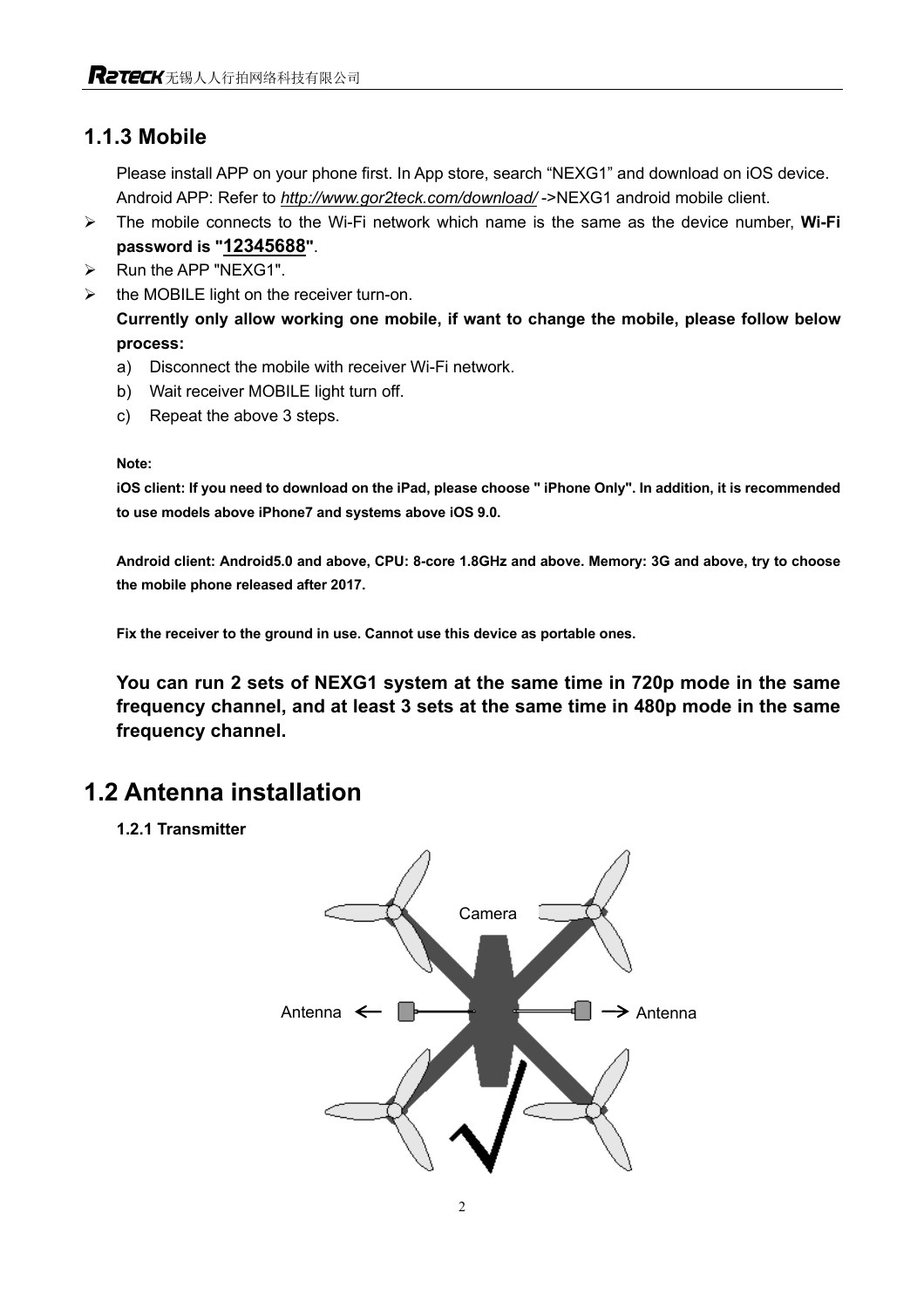Fig.1.2.1.1 Transmitter antenna recommended installation

- In order to obtain the best transmission effect, it is recommended to install the transmitter antenna as shown in Fig.1.2.1.1
- Transmitter antenna shall be installed one in front and the other in rear to ensure 360-degree omnidirectional coverage of the transmitting signal.
- Transmitter antenna need to be fixed to avoid radiation angle changes caused by antenna shaking.

**Note: The following is not recommended for antenna installation.**





If the drone flies high or the air route crosses the top of the receiver, please refer to the second one to install the antenna.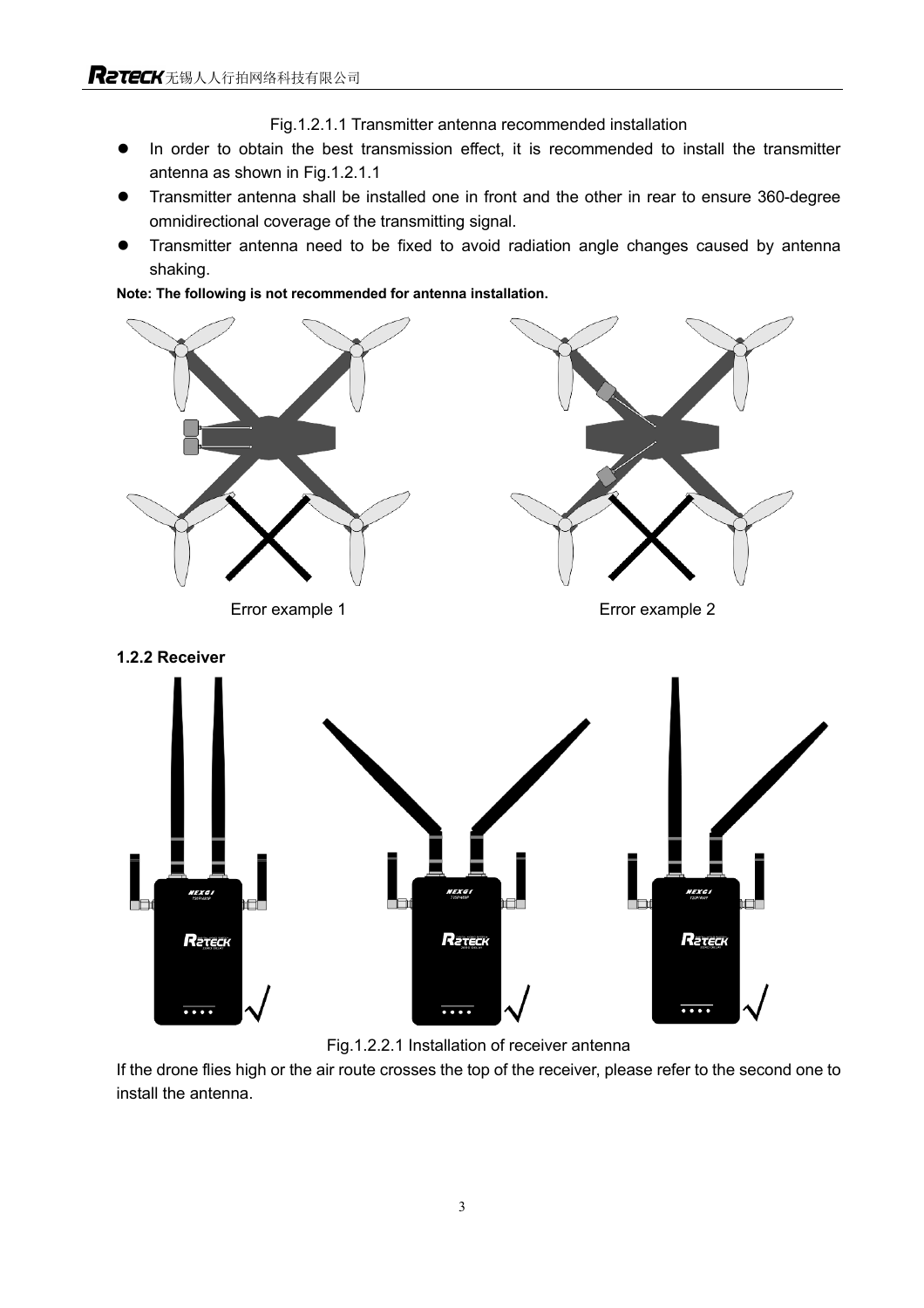#### **1.2.3 Relative position description**



Fig.1.2.3.1 correct antenna orientation of the receiver



Fig.1.2.4.1 wrong antenna orientation of receiver

The receiving mast face is the best signal receiving direction, and the mast face should be towards the transmitter in use.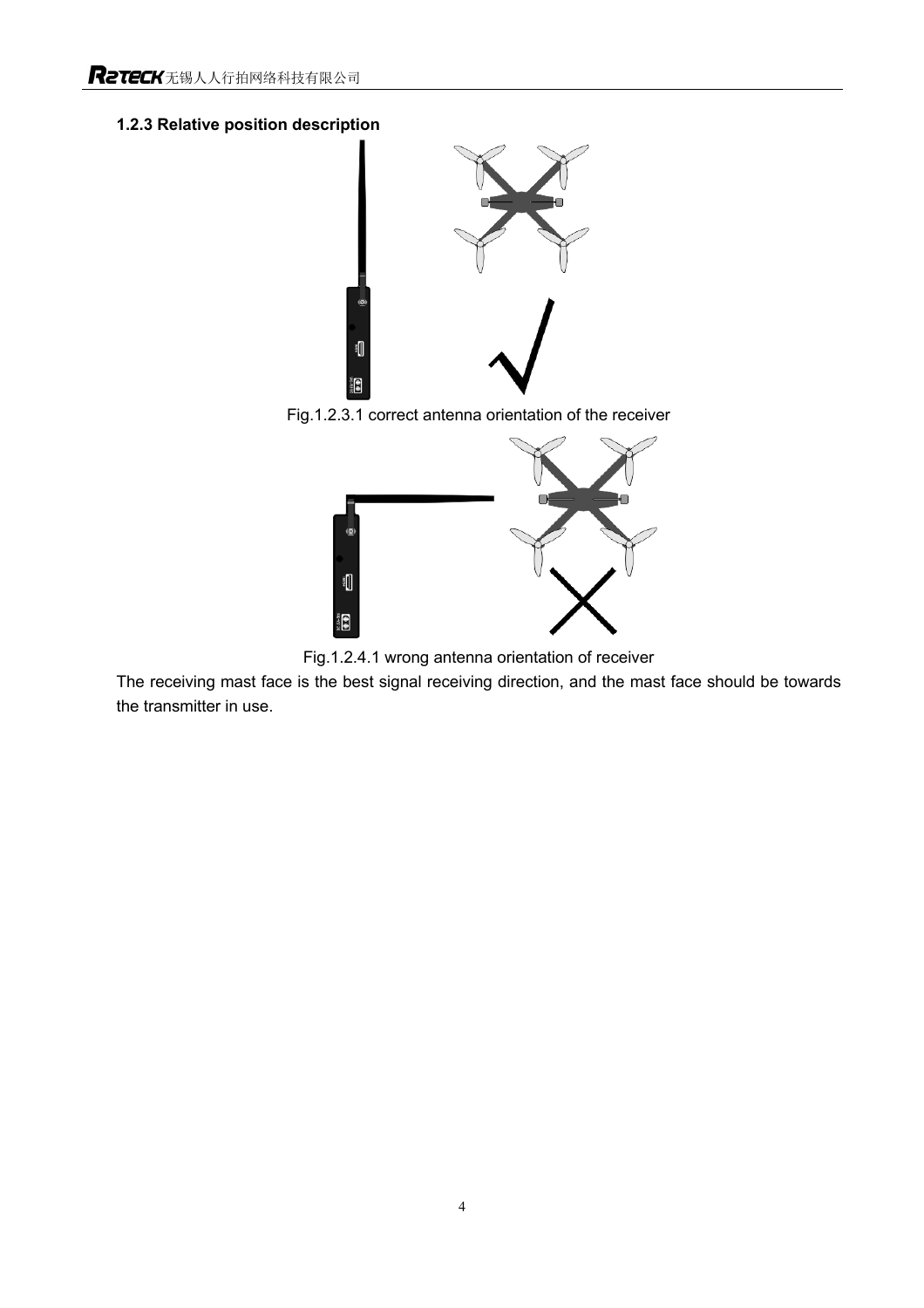# **2. Specification**

Here list the detailed specification about NEXG1, as shown in Table 2.1.1.

| <b>Function specification</b>                                  |                                                       |  |  |
|----------------------------------------------------------------|-------------------------------------------------------|--|--|
| Video Resolution                                               | 720P/480P                                             |  |  |
| Communication<br>distance                                      | ≥1500m(480P) / 1000m(720P)                            |  |  |
| (outdoor, no obstruction)                                      |                                                       |  |  |
| Latency                                                        | 10-30ms camera to screen                              |  |  |
| <b>Transmitting Power</b>                                      | 200 <sub>mw</sub>                                     |  |  |
| Receiving sensitivity                                          | $-95$ dbm $\pm 2$ dbm                                 |  |  |
| <b>Physics specification</b>                                   |                                                       |  |  |
| <b>Operating Temperature</b>                                   | $-10 - 60$ °C                                         |  |  |
| Storage Temperature                                            | $-20 - 50$ °C                                         |  |  |
|                                                                | Transmitter: L.60 mm×W. 36 mm×H.10 mm                 |  |  |
| Size (Include shell, no antenna)                               | Receiver: L.105 mm×W. 74 mm×H.26 mm                   |  |  |
| Weight<br>(Include)<br>shell,<br>no                            | Transmitter: 16g                                      |  |  |
| antenna)                                                       | Receiver: 174g                                        |  |  |
| <b>Hardware function support</b>                               |                                                       |  |  |
|                                                                | 3s-6s, the current is greater than 1.5A, otherwise it |  |  |
| Transmitter working voltage                                    | will affect the system performance                    |  |  |
| Receiver working voltage                                       | 12v-21v, make sure the current is greater than 1A,    |  |  |
|                                                                | otherwise it will affect the system performance       |  |  |
| The numbers of operating devices in the same frequency channel |                                                       |  |  |
| 720P mode                                                      | 2 sets                                                |  |  |
| 480P mode                                                      | $\geq$ 3 sets                                         |  |  |

Tab.2.1.1 List of specification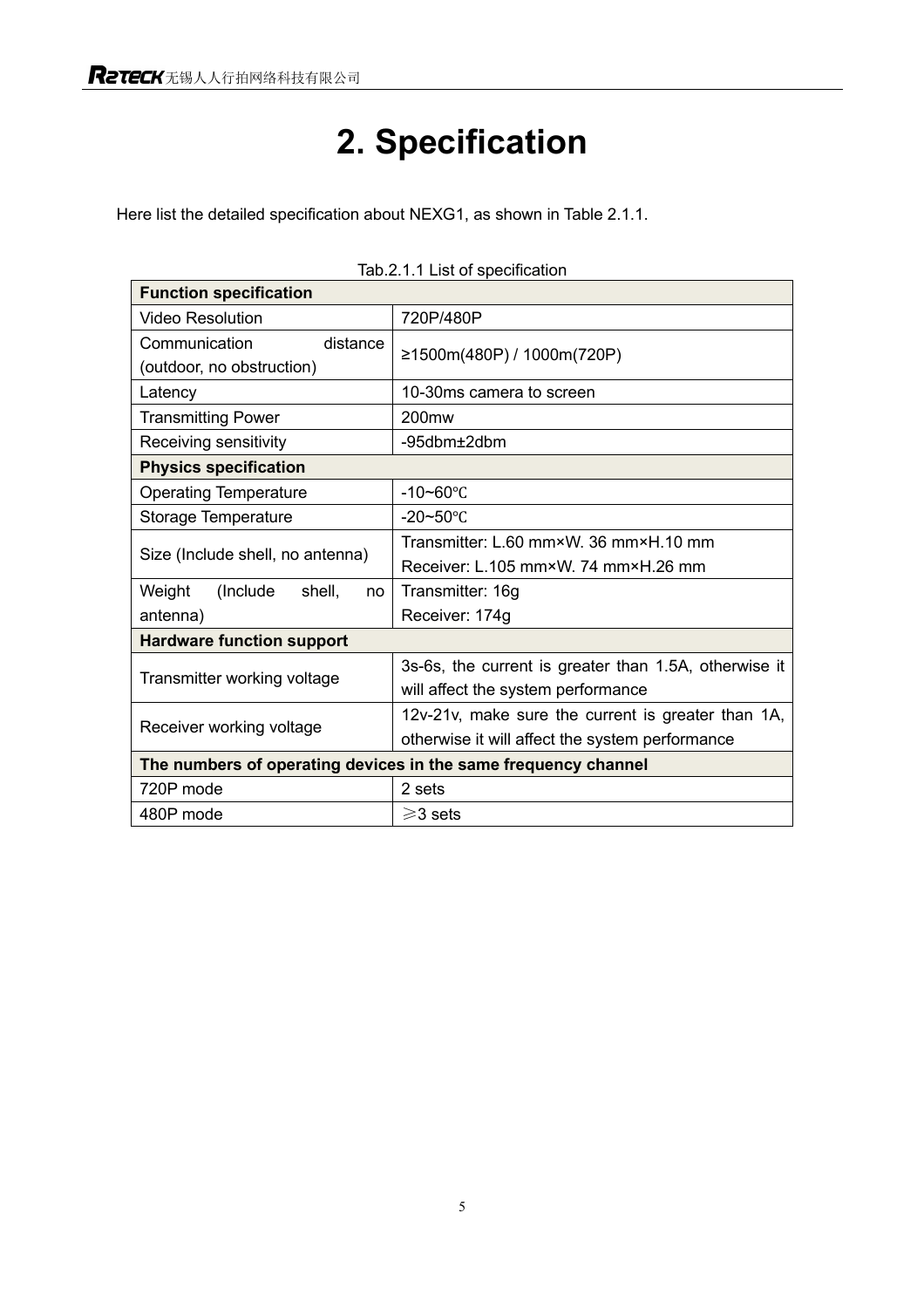# **3. Introduction**

## **3.1 Disclaimer**

Thanks for purchasing the NEXG1 from Wuxi R2TECK. Everyone needs to read and understand this disclaimer before using the NEXG1. You are supposed to be accepted the disclaimer once the product is started to use. Please comply with the installation and using process indicated in this use manual. Wuxi R2TECK will not be responsible for the consequence of the improper use, improper install, improper modify.

The product name, brand mentioned here are belong to R2TECK.

## **3.2 Profile**

This use manual as the instruction of HD digital FPV video transmission system NEXG1, the components and functions mentioned here may not be the standard spec. please check the enclosed list with the product, please contact with the dealer if you have any question.

The right of the manual lay out, modify and release only belong to Wuxi R2TECK, Without the authorization of Wuxi R2TECK, this use manual could not be copied or modified or released.

The information in this manual is only for NEXG1 HD digital FPV video transmission system.

This manual is subject to change without prior notice.

### **3.3 Intended usage**

NEXG1 use for HD digital FPV video transmission system.

## **3.4 Caution**



The effectiveness of the use product is subject to if comply with operate and maintain direction in this manual.

Before starting the product, the staff must make sure the operate process and condition is correct. Specially to check the product cables are good or not, if the cable is damaged, please change it before starting the product.



NEXG1 is intended to use on racing drones or FPV fixed wing planes and other HD digital video transmission. NEXG1 may not be reached the defined function if it works in the improper temperature, improper humidity and improver air pressure.

NEXG1 should not work when it is wet. Have to make sure it is dry when you use it.



NEXG1 is the high precise product, it is forbidden to beat and clash.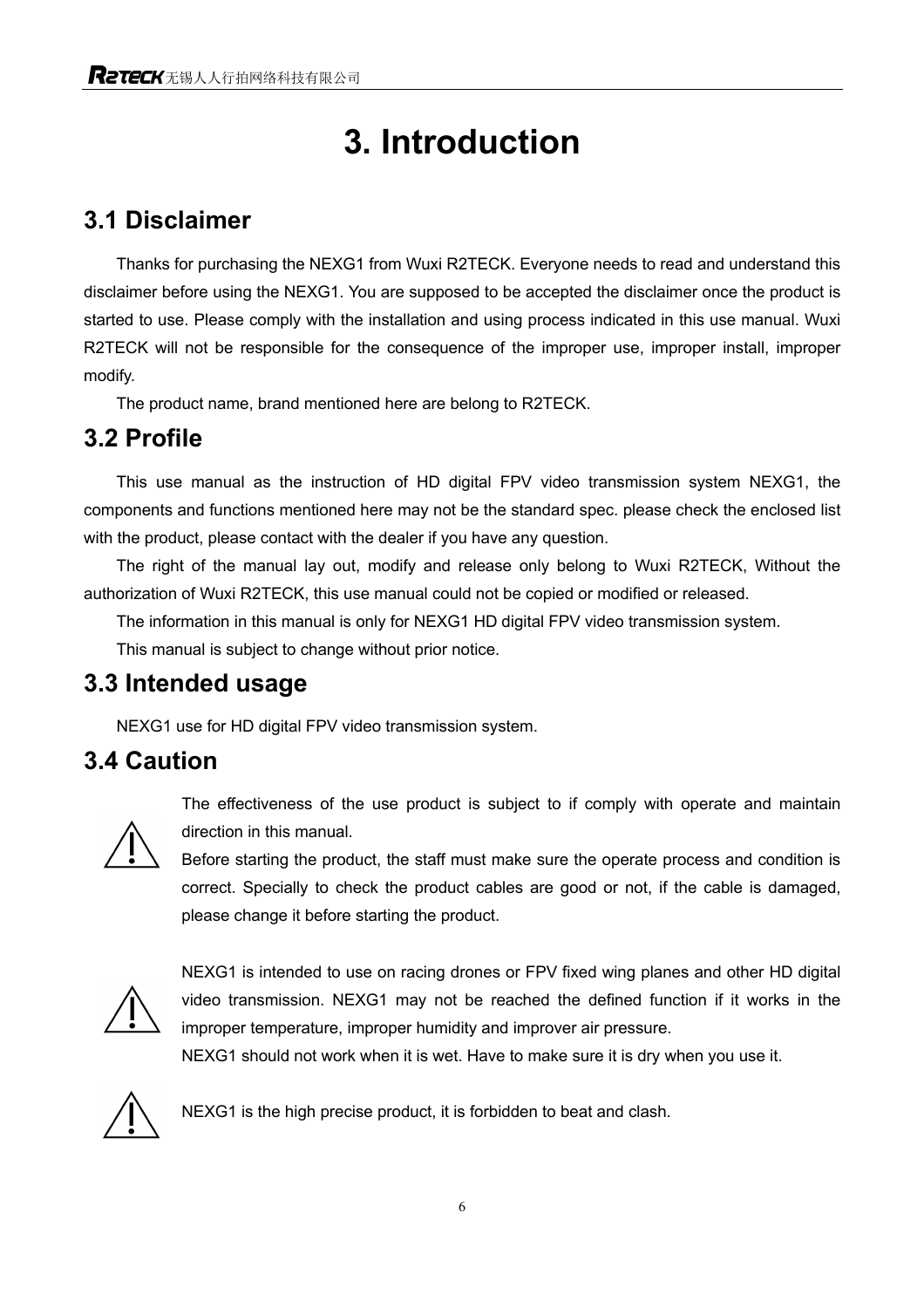

Product life time is 2 years, quality warranty is 1 year.



Manufacture and dealer are responsible for the product maintenance, without the authorization, please don't fix the product and don't modify the product.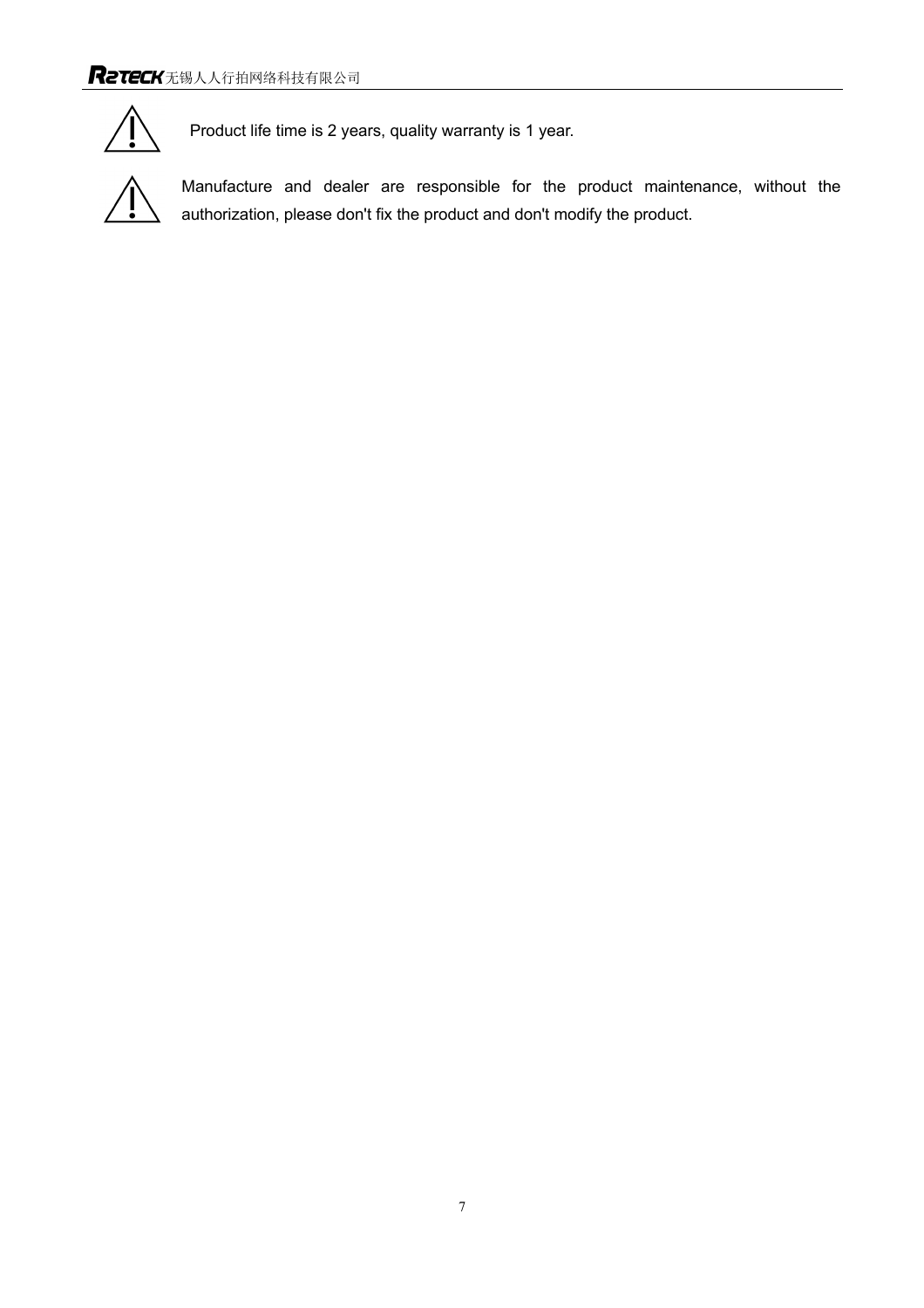# **4. Port definition**

## **4.1 Transmitter port**

### **4.1.1 Back side port**



Fig.4.1.1.1 schematic diagram of back side port

[1]: Camera port: For connect the camera.

### **4.1.2 Side 1 port**



Fig.4.1.2.1 schematic diagram of side 1 port

#### [1]: Work light, For monitoring the transmitter operating status.

| Light status    | <b>Description</b>        | Operation                    |  |
|-----------------|---------------------------|------------------------------|--|
| Flash regularly | Transmitter works well    | <b>NA</b>                    |  |
|                 |                           | Connect the system to the    |  |
| Other status    | Transmitter does not work | power again, or contact with |  |
|                 |                           | the customer service.        |  |

[2]: Link light, For monitoring the status of connect with the receiver.

| Light status         | <b>Description</b>             | Operation                     |
|----------------------|--------------------------------|-------------------------------|
| Turn-on              | Connect with receiver well     | <b>NA</b>                     |
|                      |                                | 1. Please wait for connecting |
|                      | with<br>connect<br>Does<br>not | 2. Make sure the receiver is  |
|                      |                                | connected the power.          |
| Turn-off<br>receiver |                                | 3. Connect the power again    |
|                      |                                | 4. Bind the Transmitter and   |
|                      |                                | receiver again                |

[3]: CAM light: For monitoring the status of connect with the camera.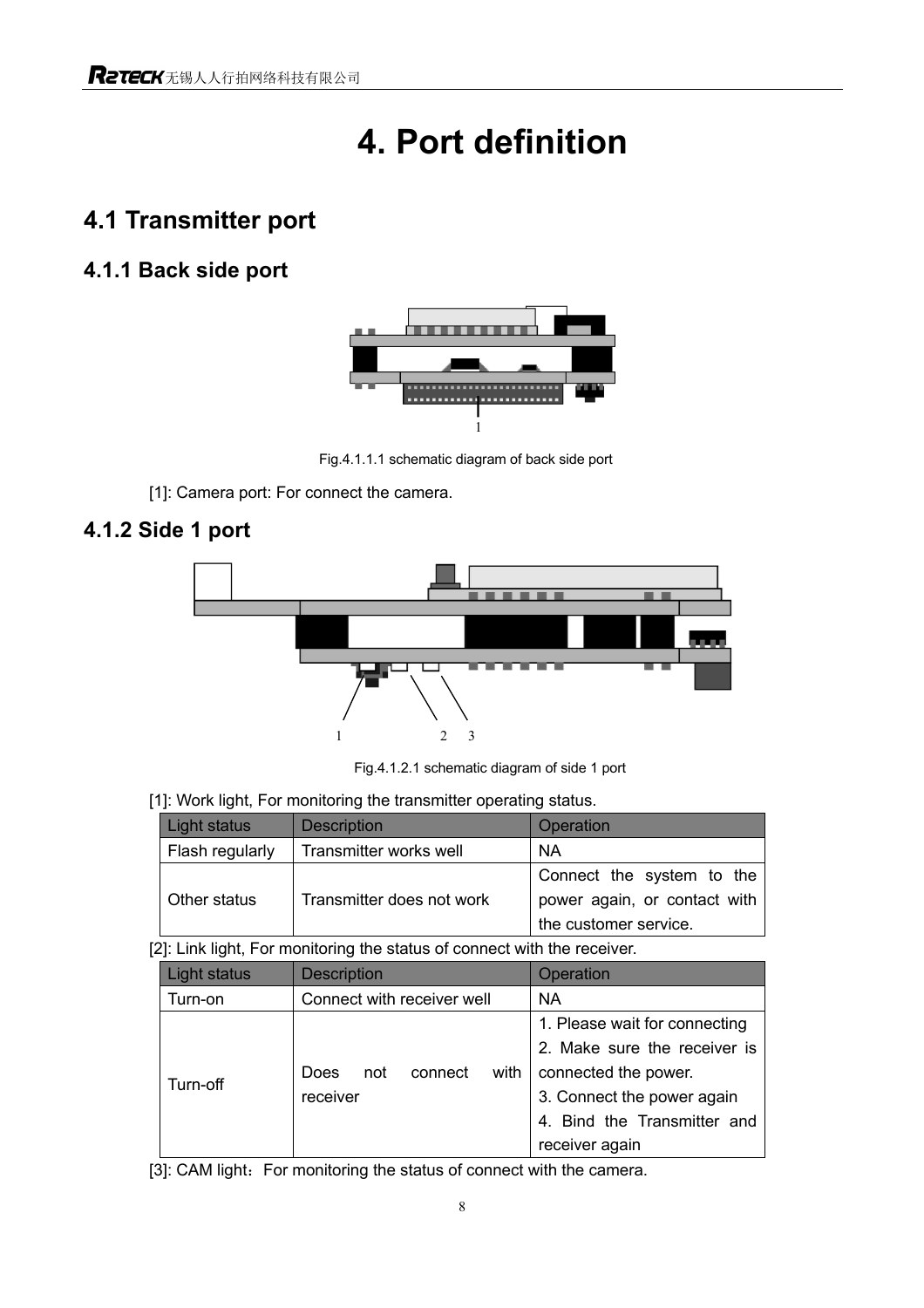| Light status | <b>Description</b>           | Operation                   |
|--------------|------------------------------|-----------------------------|
| Turn-on      | Connect with camera well     | ΝA                          |
| Turn-off     | Does not connect with camera | Check whether the camera is |
|              |                              | well connected.             |

### **4.1.3 Side 2 port**



Fig.4.1.3.1 schematic diagram of side 2 port

[1]: Bind button, For bind the transmitter and receiver. (Both the transmitter and receiver are required to operate simultaneously, for details see Chapter 5).

## **4.1.4 Bottom side port**



Fig.4.1.4.1 schematic diagram of bottom side 1 port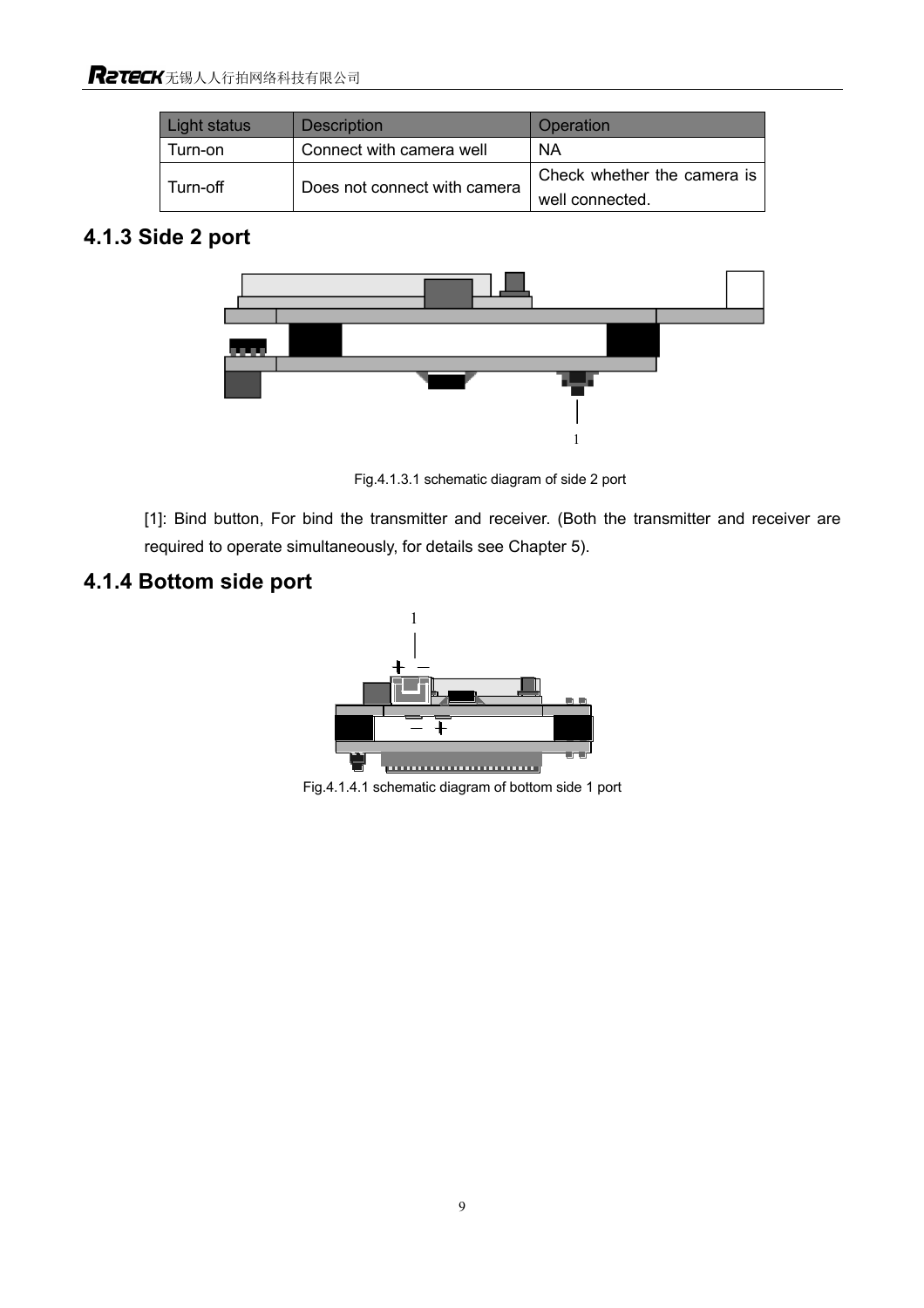

Fig.4.1.4.2 schematic diagram of bottom power soldering pad port

1. Fig.4.1.4.1 port [1] is the power socket: For power supply, the positive and negative poles are shown above, connect with 3S~6S DC power supply, and the minimum power required is 12W, namely 12V @1A.

2. Fig.4.1.4.2 shows that there is a direct power soldering pad on the back of the power base, and the power cable can be soldered according to the positive and negative signs.

**Note: The power supply can use either of two, cannot use two ways together.**

### **4.2 Receiver port**

#### **4.2.1 Bottom side port**



Fig.4.2.1.1 schematic diagram of bottom side port

[1]: Antenna interface, For data communication with transmitter, refer to the long antenna in the packing list.

[2]: Mobile antenna interface, refer to the small antenna with 90° angle in fitting.

[3]: BIND button, For bind transmitter and receiver, for details in Chapter 5.

[4]: WORK light, For monitor the receiver operating status.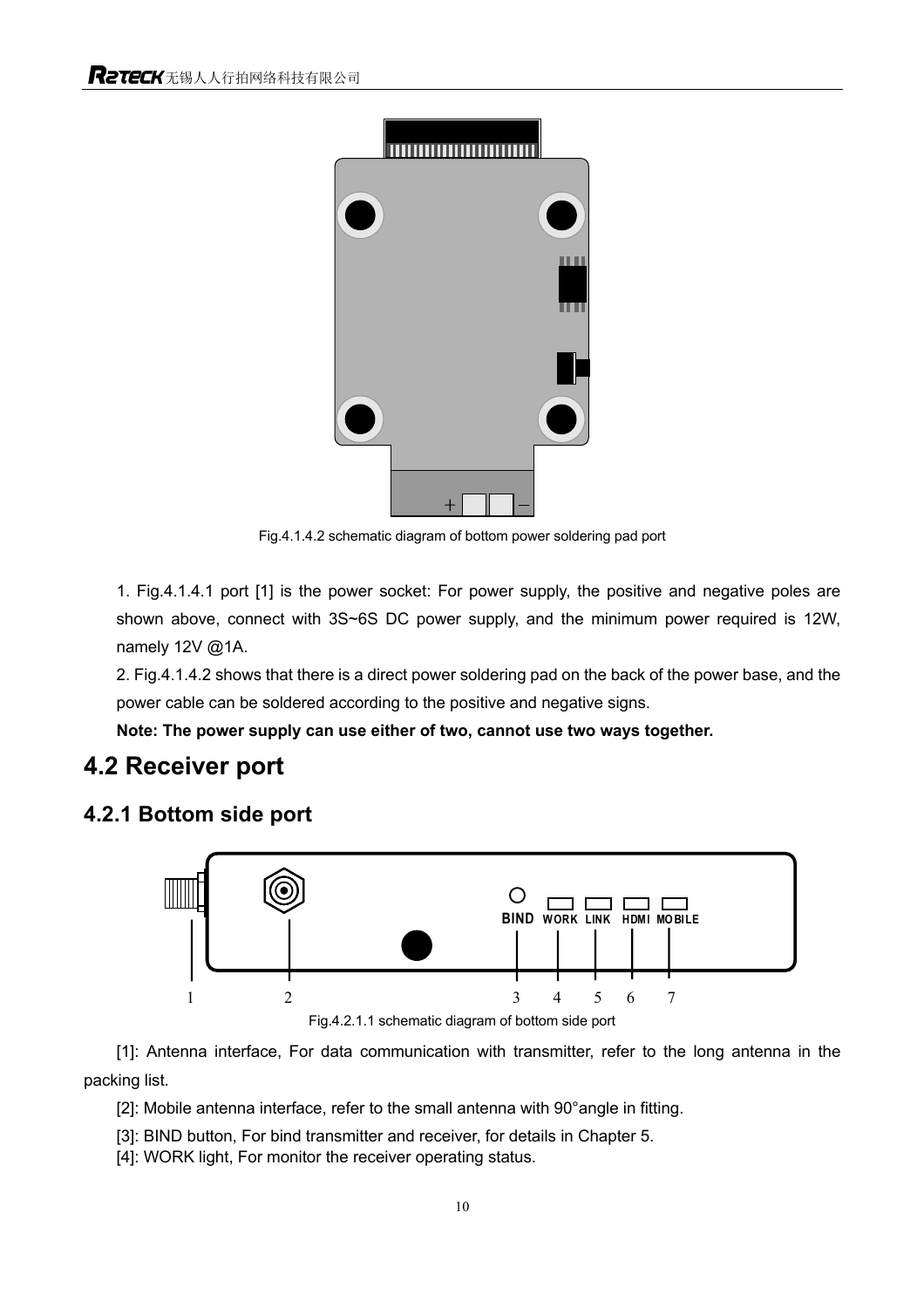| Light status    | <b>Description</b>          | Operation                  |  |
|-----------------|-----------------------------|----------------------------|--|
| Flash regularly | Receiver works well         | <b>NA</b>                  |  |
|                 |                             | Connect the power again or |  |
| Other status    | Receiver does not work well | contact with the customer  |  |
|                 |                             | service                    |  |

[5]: LINK light, For monitor Transmitter and receiver connect status.

| Light status | <b>Description</b>              | Operation                     |
|--------------|---------------------------------|-------------------------------|
| Turn-on      | <b>Connect with Transmitter</b> | <b>NA</b>                     |
|              |                                 | 1. Please wait for connecting |
|              |                                 | 2. Make sure the Transmitter  |
|              | with<br>Does<br>connect<br>not  | is connecting the power.      |
| Turn-off     | Transmitter                     | 3. Connect the power again    |
|              |                                 | 4. Bind the Transmitter and   |
|              |                                 | receiver again.               |

#### [6]: HDMI light, For monitor the display device status.

| Light status | <b>Description</b>          | Operation                                 |
|--------------|-----------------------------|-------------------------------------------|
| Turn-on      | Display device connect well | <b>NA</b>                                 |
| Turn-off     | Display                     | device does not Check whether the display |
|              | connect                     | device connect correctly.                 |

[7]: MOBILE light, For monitor mobile(iPhone、iPad) connect status.

| Light status | <b>Description</b>  | Operation                |  |  |
|--------------|---------------------|--------------------------|--|--|
| Turn-on      | Mobile connect well | NA                       |  |  |
| Turn-off     | No mobile connect   | Mobile connect to device |  |  |
|              |                     | Wi-Fi network.           |  |  |

### **4.2.2 Right side port**



Fig.4.2.2.1 schematic diagram of right side port

[1]: 3S~4S BATTERY port, For power supply, plug in 3S~4S battery, the maximum power is 12W.

[2]: HDMI port, For connect with the monitor, TYPE-A(Standard).

[3]: Mobile antenna interface, refer to the small antenna with 90° angle in fitting.

[4]: Antenna interface, For data communication with transmitter, refer to the long antenna in the packing list.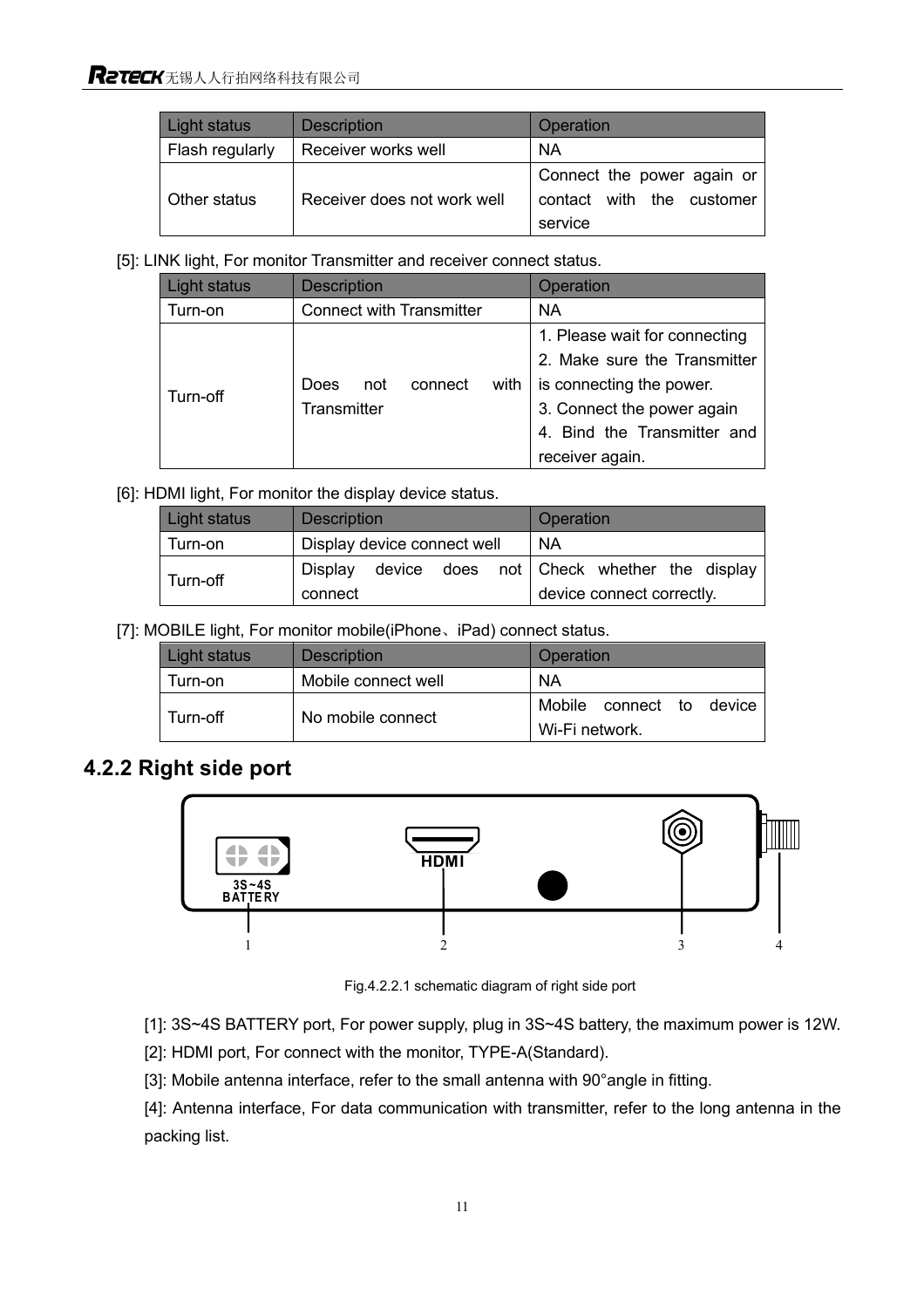### **4.2.3 Front side port**



Fig.4.2.3.1 schematic diagram of front side port

- 1. OSD button: For monitor the OSD parameter information.
- 2. VIDEO button: For switch video quality, have 2 level for choose, loop switch mode, switch one level once press.
- 3. FREQ+: Frequency increase
- 4. FREQ-: Frequency decrease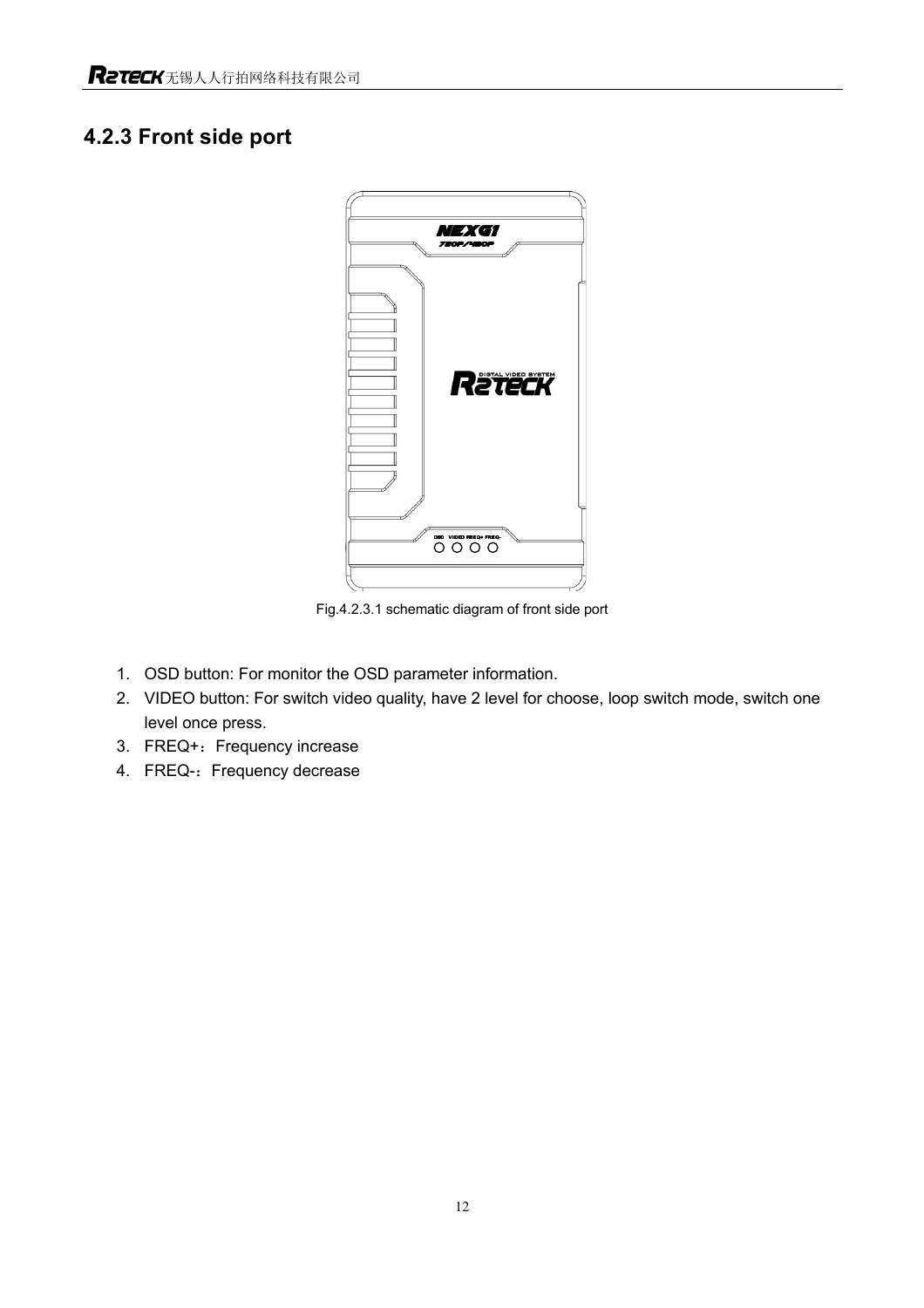# **5. Bind and Frequency switch**

#### **5.1 Bind**

Function description: Bind one transmitter with one receiver and gives the pair the matching ID code. Operation method: Turn on the device and wait 50 seconds, while the device LED light shows correctly, press BIND buttons on transmitter and receiver at the same time and keep more than 5 seconds, all the LED light will turn off, then release the button. All the LED light will flash one by one regularly, means the device start the bind progress. When all the LED lights of both sides shows correctly that means bind progress is finished. The full process will take 1-2 mins.

Attention:

 When the Transmitter is connecting with the receiver, the video will be paused two times during the bind progress, the video will work correctly when the progress is finished.

 One Transmitter only work together with the bind receiver after processed the bind function. Bind progress should be worked on the Transmitter and receiver at same time, please turn off other devices during bind progress in order to avoid mismatching errors.

All the buttons on the Transmitter and receiver will be worked after the device started 50 seconds later, the LED lights flash high speed means the buttons are not available now.

### **5.2 Frequency switch**

Press the FREQ+/FREQ- button of the receiver more than 5 seconds, all lights are turn-off, release the key, all lights flash. The screen return to normal display after 5 seconds, that means frequency switch finished. The frequency which displays on the monitor will switch to the next one.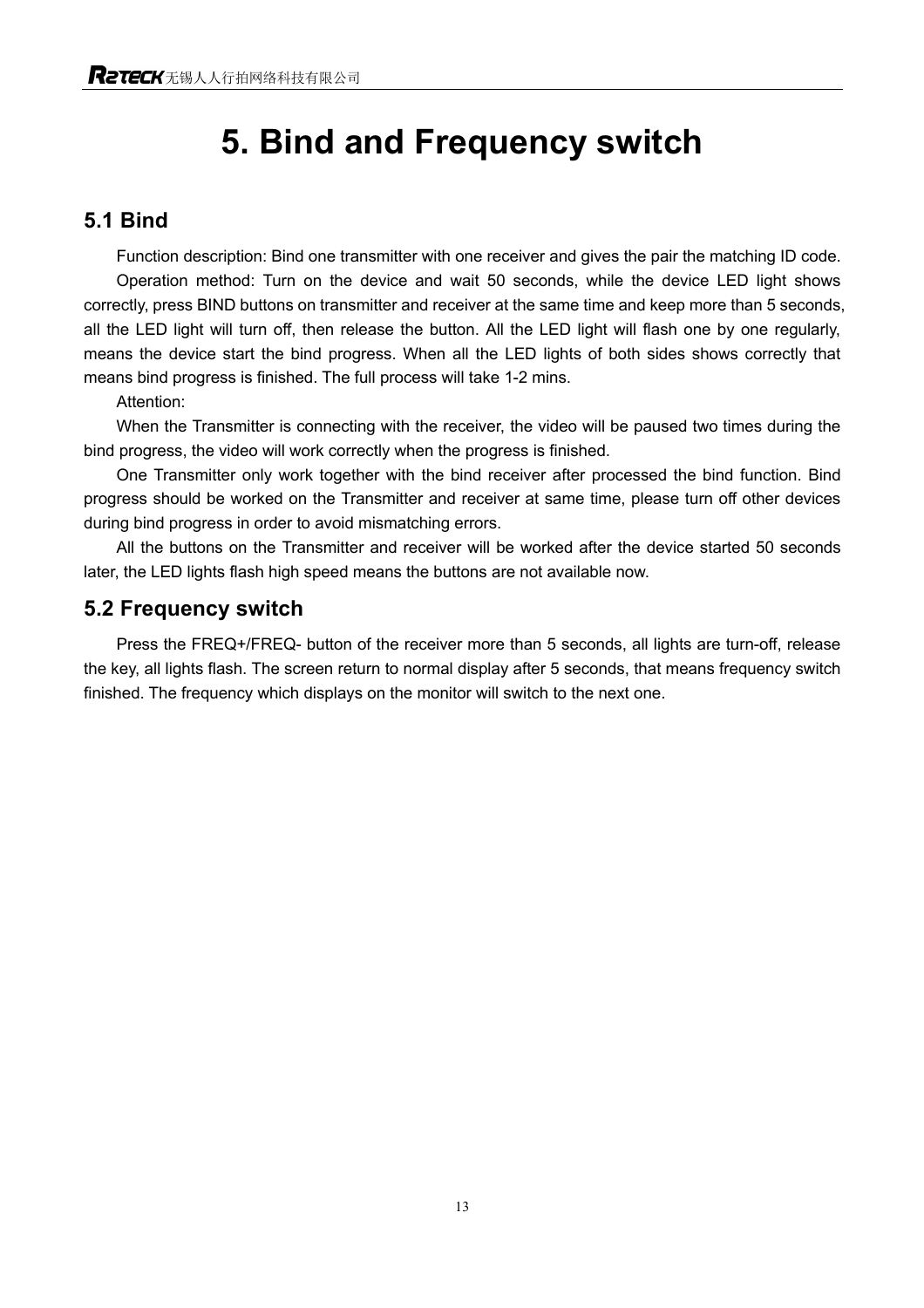# **6. Troubles solution**

Below is the device maintenances about NEXG1, to help the users whom don't have professional testing equipment and technology to solve the simply troubles.

### **6.1 Trouble symptoms / diagnosis / solution**

| Symptoms    | Diagnosis               |                                                                       | Solution                                                                                                                                           |
|-------------|-------------------------|-----------------------------------------------------------------------|----------------------------------------------------------------------------------------------------------------------------------------------------|
|             |                         | Did not follow the process                                            | Follow the process as Chapter 1                                                                                                                    |
| No video    | Transmitter             | CAM light turn-off                                                    | cable<br>Camera<br>HDMI<br>bad<br>is<br>contacted, connect the HDMI cable<br>again.                                                                |
|             |                         | <b>WORK</b><br>light<br>is<br>abnormal<br>(not<br>flash<br>regularly) | Connect the power again.                                                                                                                           |
|             |                         | LINK light turn-off                                                   | Connect the power again. In order to<br>capacitance to<br>make<br>discharge<br>completely, pls wait 5 seconds, then<br>connect power again.        |
|             | Receiver                | HDMI light turn-off                                                   | Monitor<br><b>HDMI</b><br>cable<br>bad<br>is<br>connected, connect the HDMI cable<br>again.                                                        |
|             |                         | <b>WORK</b><br>light<br>is<br>abnormal<br>(not<br>flash<br>regularly) | Connect the power again.                                                                                                                           |
|             |                         |                                                                       | Connect the power again.                                                                                                                           |
|             |                         | LINK light turn-off                                                   | restart doesn't work,<br>Ιf<br>please<br>operate the bind process (Action<br>and instruction as Chapter 5).<br>If the problem has not been solved, |
|             |                         |                                                                       | please contact with the local dealer.                                                                                                              |
| Video pause | HDMI cable problem      |                                                                       | Replug or Change a new HDMI<br>cable                                                                                                               |
|             | Out of allowed distance |                                                                       | Back to the allowed distance.                                                                                                                      |

Tab.6.1.1 Trouble symptoms / diagnosis / solution

**If the above solutions do not work, please contact with the customer service.**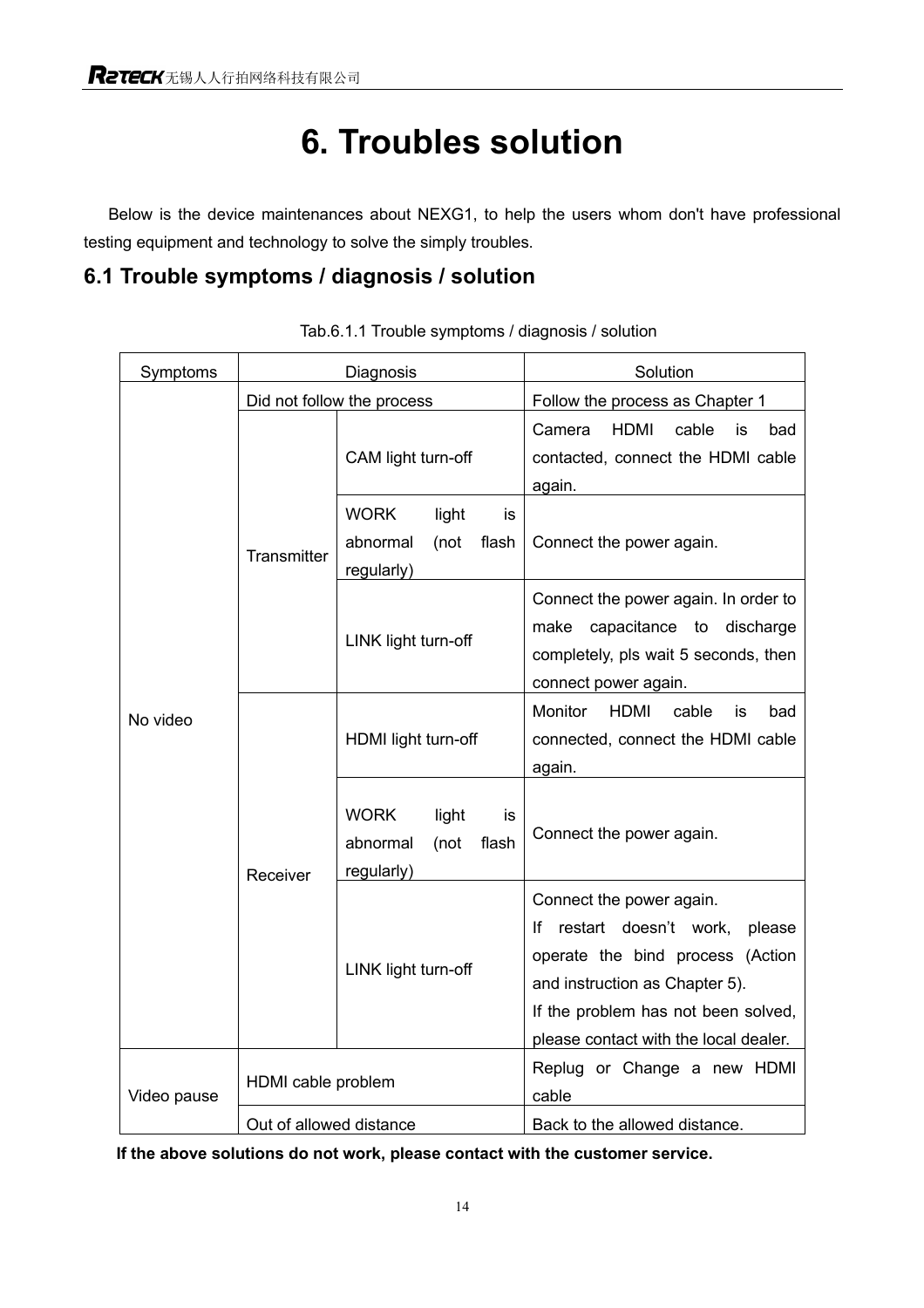# **7. Contact info**

Thanks for purchasing our device again. If you have any suggestion or need technical support, please visit our website or send us the email, also welcome to call us.

#### **Wuxi R2TECK Co., Ltd**

Address: Room307, Building of Cetus, Wuxi software park, 111th Linghu avenue, New district, Wuxi city, Jiangsu Province, China P.C.:214000 Tel:0510-81012344 Fax:0510-81012344 Web: http://www.gor2teck.com Email: sales1@gor2teck.com